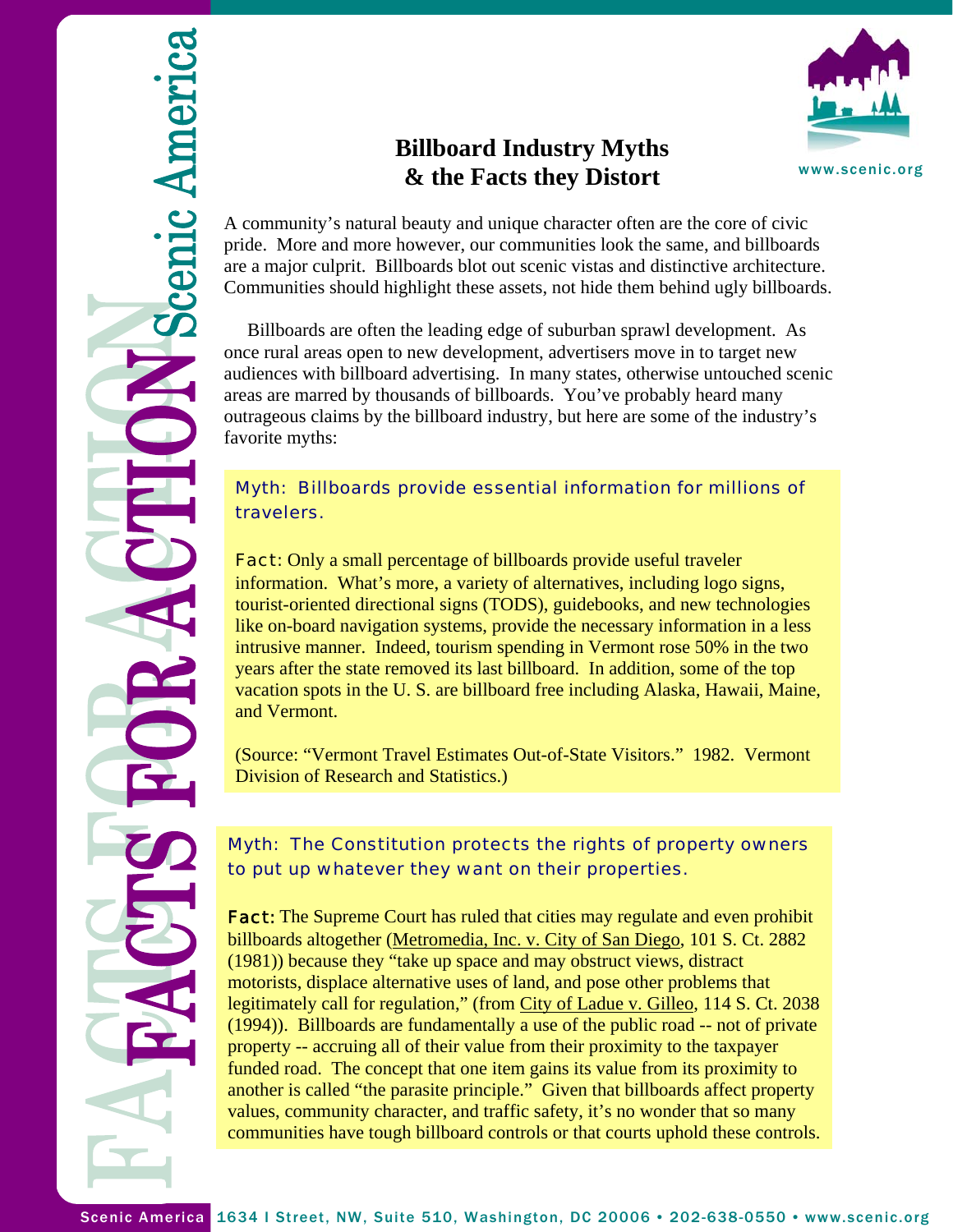## Myth: Billboard operators do not target low-income and minority neighborhoods.

**Fact:** In urban areas, billboard operators cluster billboards in low-income, minority neighborhoods; many of the billboards in these neighborhoods advertise alcohol or tobacco. However, the 1996 tobacco settlement banned cigarette advertisements on billboards, traditionally a major user of billboards in low-income neighborhoods. Still, a 1996 New Jersey study found not only that Jersey City housed many more billboards per capita than surrounding jurisdictions but also that fully 35 percent (67 of 188) of the city's alcohol and tobacco billboards were within 500 feet of a school — in spite of the billboard industry's so-called "Code of Advertising Practices."

 Dozens of other studies echo these findings, including some from Baltimore, Chicago, Dallas, Detroit, San Francisco, and elsewhere. In 1988, Scenic America, working with Baltimore activists, found that 75 percent of the billboards in that city were dumped in low-income minority neighborhoods and that 75 percent of the billboards in those neighborhoods advertised either alcohol or tobacco.

#### Myth: Removing billboards without just compensation (i.e., via amortization) violates the Fifth Amendment to the U.S. Constitution.

**Fact:** This claim is simply a self-serving way for billboard operators to lay claim to the tax dollars of hard-working Americans. Legally speaking, billboards are personal property, just like cars or machines, and governments may remove them after providing their owners enough time to recoup their investment, typically 5-7 years -- a process called amortization. Governments across the nation have successfully used amortization to remove not only billboards but also junkyards, strip joints, etc. Moreover, no federal appeals court has ever found billboard amortization itself to violate the constitution. However, the Highway Beautification Act does prohibit amortization on federal aid highways and several states prohibit amortization.

#### Myth: By supporting local businesses, billboards are good for the economy.

**Fact:** There is no evidence that billboards have any benefit for local economies. In fact, more than 1000 communities and five states prohibit new billboards and there is no evidence that this has had a negative economic impact. Cities such as Williamsburg, and Virginia Beach, VA experienced increased tourism spending after enacting tough billboard ordinances. (Source: "Understanding Tourism Research Statistics." 1996. Virginia Department of Economic Development, Division of Tourism.)MAATITA TTITIMTIMOIM TATA

Scenic America 1634 I Street, NW, Suite 510, Washington, DC 20006 • 202-638-0550 • www.scenic.org